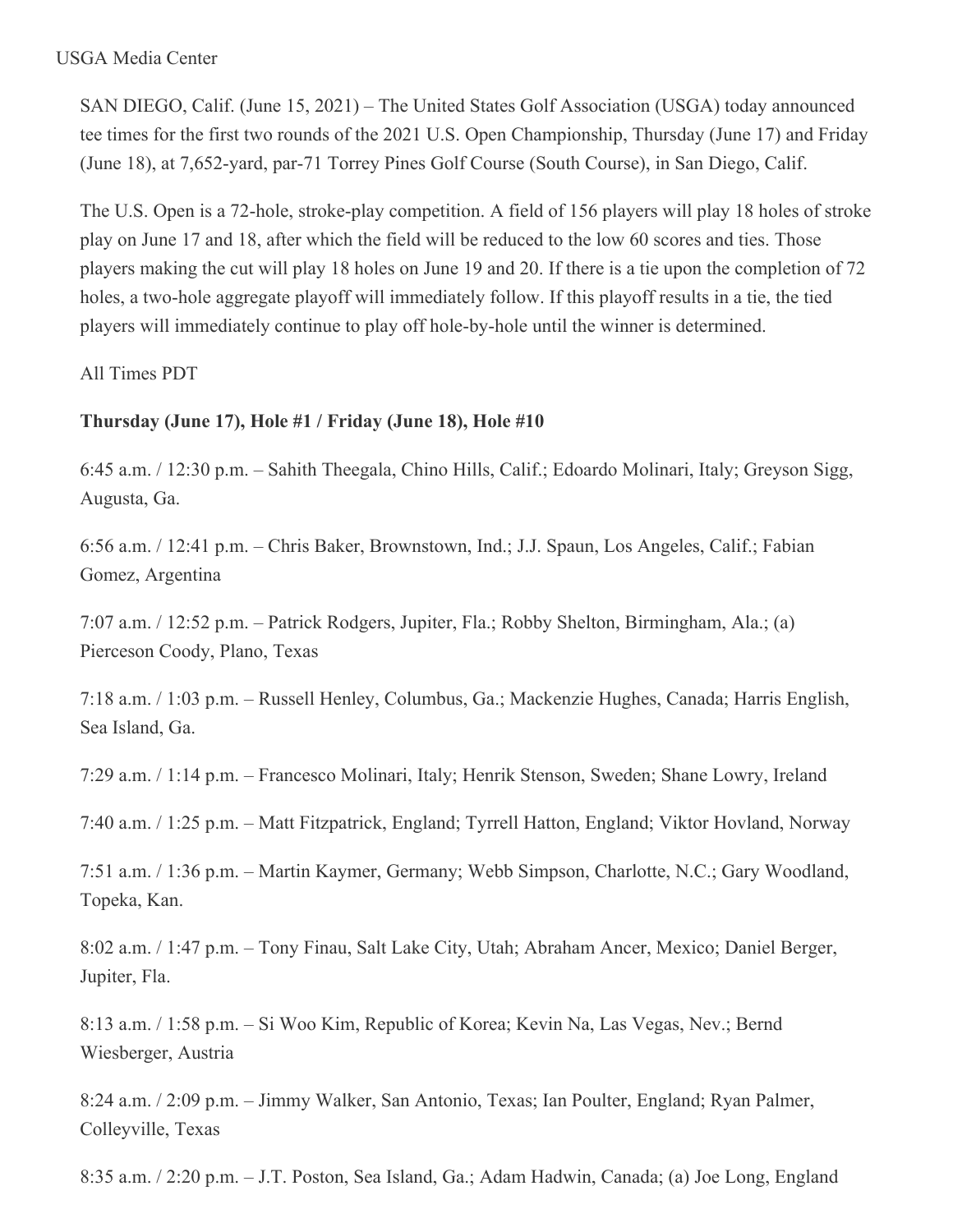8:46 a.m. / 2:31 p.m. – Luis Fernando Barco, Peru; Dylan Meyer, Evansville, Ind.; (a) Matthew Sharpstene, Charlotte, N.C.

8:57 a.m. / 2:42 p.m. – Mario Carmona, Mexico; Wilson Furr, Jackson, Miss.; Davis Shore, Knoxville, Tenn.

### **Thursday (June 17), Hole #10 / Friday (June 18), Hole #1**

6:45 a.m. / 12:30 p.m. – Andy Pope, Glen Ellyn, Ill.; Brad Kennedy, Australia; Thomas Aiken, South Africa

6:56 a.m. / 12:41 p.m. – Yosuke Asaji, Japan; Marcus Armitage, England; Jhonattan Vegas, Venezuela

7:07 a.m. / 12:52 p.m. – Cameron Young, Jupiter, Fla.; Wilco Nienaber, South Africa; Guido Migliozzi, Italy

7:18 a.m. / 1:03 p.m. – Brian Harman, Sea Island, Ga.; Tommy Fleetwood, England; Matthew Wolff, Agoura Hills, Calif.

7:29 a.m. / 1:14 p.m. – Collin Morikawa, La Canada, Calif.; Justin Thomas, Louisville, Ky.; Brooks Koepka, West Palm Beach, Fla.

7:40 a.m. / 1:25 p.m. – Kevin Kisner, Aiken, S.C.; Billy Horschel, Ponte Vedra Beach, Fla.; Matt Kuchar, Sea Island, Ga.

7:51 a.m. / 1:36 p.m. – Max Homa, Valencia, Calif.; Xander Schauffele, San Diego, Calif.; Phil Mickelson, Rancho Santa Fe, Calif.

8:02 a.m. / 1:47 p.m. – Jason Kokrak, Hudson, Ohio; Cameron Champ, Sacramento, Calif.; Corey Conners, Canada

8:13 a.m. / 1:58 p.m. – Paul Barjon, France; Sam Ryder, Atlantic Beach, Fla.; Ryo Ishikawa, Japan

8:24 a.m. / 2:09 p.m. – Dylan Frittelli, South Africa; Martin Laird, Scotland; K.H. Lee, Republic of Korea

8:35 a.m. / 2:20 p.m. – Rafa Cabrera Bello, Spain; Adrian Meronk, Poland; Sung Kang, Republic of Korea

8:46 a.m. / 2:31 p.m. – Akshay Bhatia, Wake Forest, N.C.; (a) Andrew Kozan, West Palm Beach, Fla.; Alvaro Ortiz, Mexico

8:57 a.m. / 2:42 p.m. – James Hervol, Hopkinton, Mass.; Hayden Springer, Trophy Club, Texas; Roy Cootes, Rolling Hills, Calif.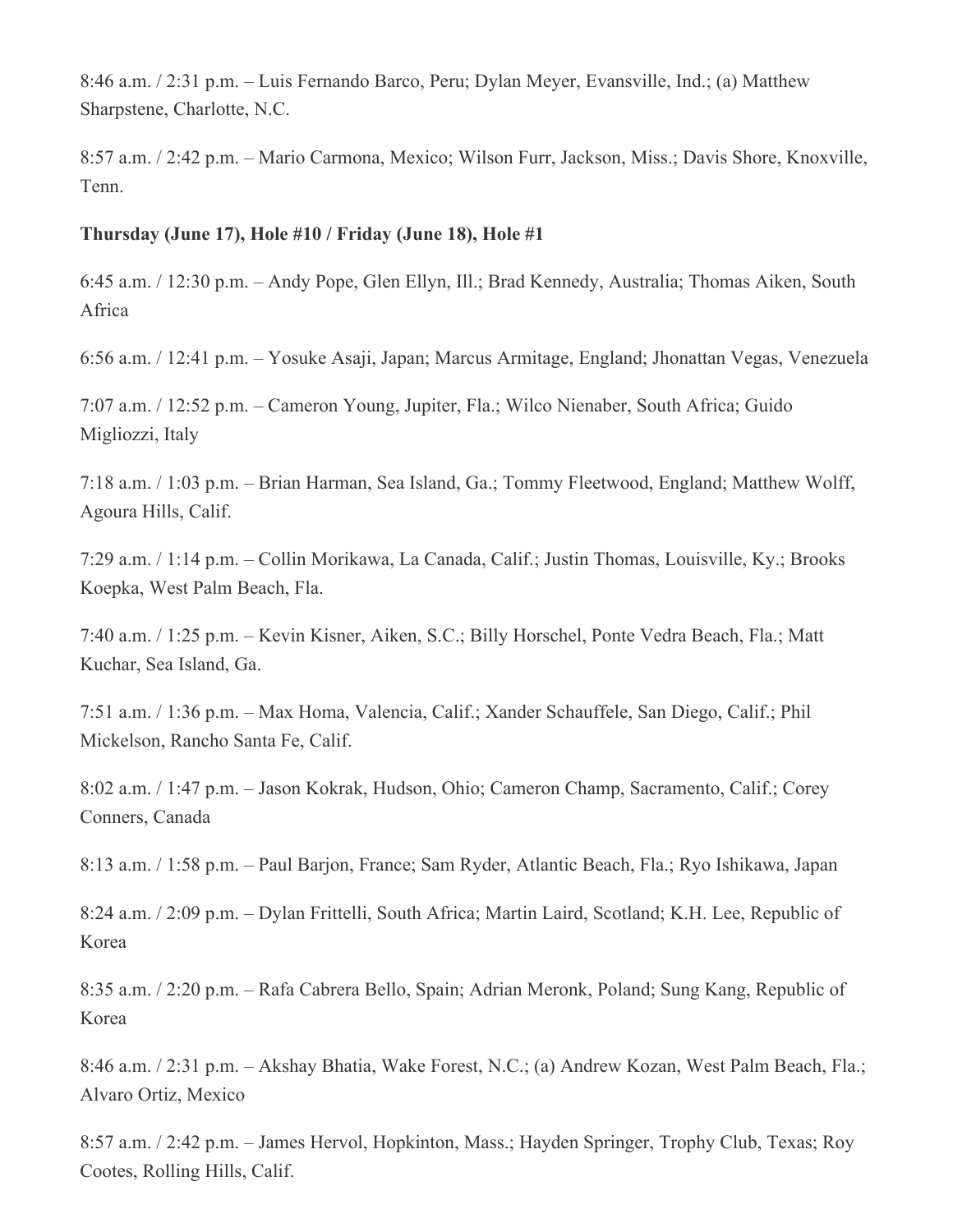### **Thursday (June 17), Hole #1 / Friday (June 18), Hole #10**

12:30 p.m. / 6:45 a.m. – Zach Zaback, Farmington, Conn.; Steve Allan, Australia; Eric Cole, Delray Beach, Fla.

12:41 p.m. / 6:56 a.m. – Hayden Buckley, Tupelo, Miss.; Taylor Montgomery, Las Vegas, Nev.; Jordan Smith, England

12:52 p.m. / 7:07 a.m. – Chez Reavie, Scottsdale, Ariz.; Richard Bland, England; Troy Merritt, Meridian, Idaho

1:03 p.m. / 7:18 a.m. – Robert MacIntyre, Scotland; Victor Perez, France; Matt Wallace, England

1:14 p.m. / 7:29 a.m. – Tyler Strafaci, Davie, Fla.; Hideki Matsuyama, Japan; Bryson DeChambeau, Clovis, Calif.

1:25 p.m. / 7:40 a.m. – Adam Scott, Australia; Sergio Garcia, Spain; Bubba Watson, Bagdad, Fla.

1:36 p.m. / 7:51 a.m. – Dustin Johnson, North Palm Beach, Fla.; Rory McIlroy, Northern Ireland; Justin Rose, England

1:47 p.m. / 8:02 a.m. – Matt Jones, Australia; Brendan Steele, Idyllwild, Calif.; Cameron Smith, Australia

1:58 p.m. / 8:13 a.m. – Carlos Ortiz, Mexico; Zach Johnson, Cedar Rapids, Iowa; Lanto Griffin, Blacksburg, Va.

2:09 p.m. / 8:24 a.m. – Sam Burns, Shreveport, La.; Chan Kim, Gilbert, Ariz.; Thomas Detry, Belgium

2:20 p.m. / 8:35 a.m. – (a) Ollie Osborne, Reno, Nev.; Peter Malnati, Knoxville, Tenn.; Brian Stuard, Jackson, Mich.

2:31 p.m. / 8:46 a.m. – John Huh, Dallas, Texas; Johannes Veerman, Houston, Texas; Zack Sucher, Birmingham, Ala.

2:42 p.m. / 8:57 a.m. – Rick Lamb, Nashville, Tenn.; Michael Johnson, Birmingham, Ala.; Carson Schaake, Omaha, Neb.

# **Thursday (June 17), Hole #10 / Friday (June 18), Hole #1**

12:30 p.m. / 6:45 a.m. – David Coupland, England; Taylor Pendrith, Canada; Wade Ormsby, Australia

12:41 p.m. / 6:56 a.m. – Tom Hoge, Fargo, N.D.; Bo Hoag, Columbus, Ohio; (a) Joe Highsmith, Lakewood, Wash.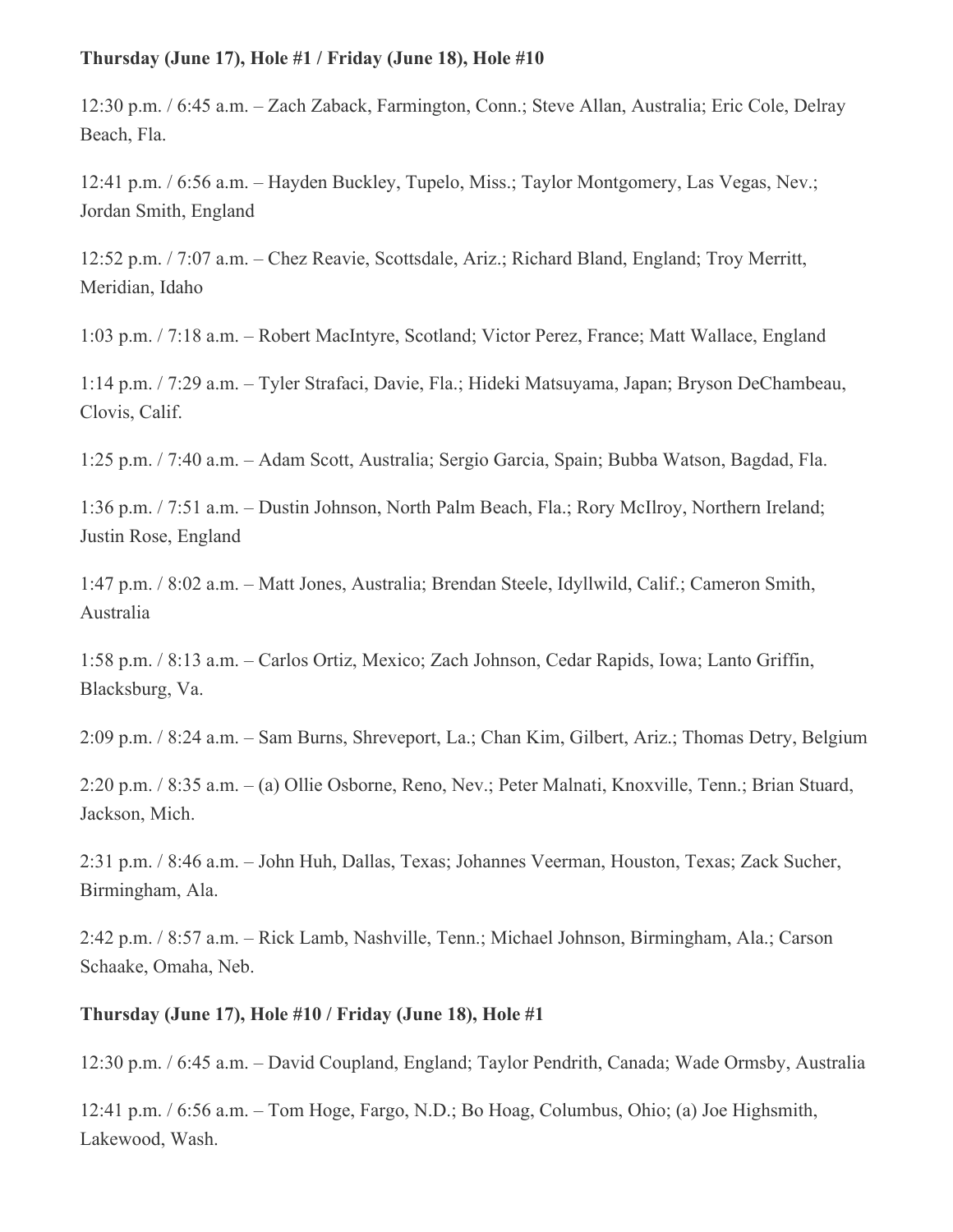12:52 p.m. / 7:07 a.m. – Erik van Rooyen, South Africa; Christiaan Bezuidenhout, South Africa; Charl Schwartzel, South Africa

1:03 p.m. / 7:18 a.m. – Garrick Higgo, South Africa; (a) Cole Hammer, Houston, Texas; Joaquin Niemann, Chile

1:14 p.m. / 7:29 a.m. – Lee Westwood, England; Stewart Cink, Atlanta, Ga.; Paul Casey, England

1:25 p.m. / 7:40 a.m. – Will Zalatoris, Dallas, Texas; Scottie Scheffler, Dallas, Texas; Jordan Spieth, Dallas, Texas

1:36 p.m. / 7:51 a.m. – Marc Leishman, Australia; Jon Rahm, Spain; Patrick Reed, The Woodlands, Texas

1:47 p.m. / 8:02 a.m. – Patrick Cantlay, Jupiter, Fla.; Louis Oosthuizen, South Africa; Sungjae Im, Republic of Korea

1:58 p.m. / 8:13 a.m. – Kevin Streelman, Wheaton, Ill.; Branden Grace, South Africa; Charley Hoffman, Rancho Santa Fe, Calif.

2:09 p.m. / 8:24 a.m. – Sebastian Munoz, Colombia; Rikuya Hoshino, Japan; Brendon Todd, Athens, Ga.

2:20 p.m. / 8:35 a.m. – Wyndham Clark, Denver, Colo.; (a) Matthias Schmid, Germany; Matthew Southgate, England

2:31 p.m. / 8:46 a.m. – (a) Spencer Ralston, Gainesville, Ga.; Dylan Wu, Medford, Ore.; Justin Suh, Las Vegas, Nev.

2:42 p.m. / 8:57 a.m. – Luis Gagne, Costa Rica; Kyle Westmoreland, Daniel Island, S.C.; Christopher Crawford, Bensalem, Pa.

(a): amateur

### **2021 U.S. Open Championship – Par & Yardage**

Torrey Pines Golf Course's South Course will be set up at 7,652 yards and will play to a par of 35-36 —71. The yardage for each round of the championship will vary due to course setup and conditions.

#### **Torrey Pines Golf Course (South Course) Hole By**

**Hole**

| Hole |  |  |  | 1 2 3 4 5 6 7 8 9 Total |  |
|------|--|--|--|-------------------------|--|
| Par  |  |  |  | 4 4 3 4 4 4 4 3 5 35    |  |